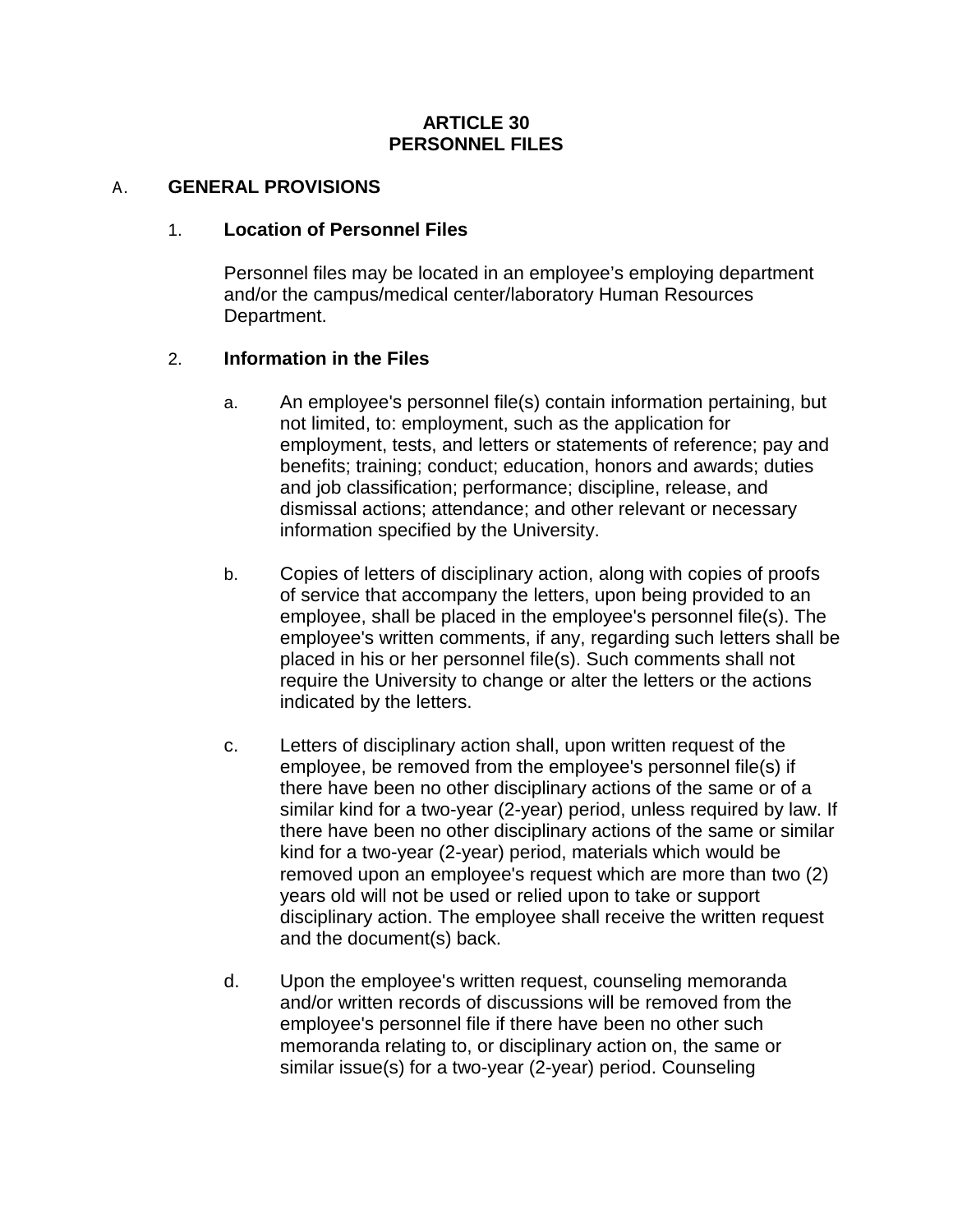memoranda and/or written records of discussion, in and of themselves, are not discipline nor are they grievable/arbitrable.

e. Items placed in an employee's personnel file(s) shall contain the date of the document's creation, and its source, and may contain the date on which the information was placed in the file.

# B . **EMPLOYEE AND/OR REPRESENTATIVE REVIEW OF PERSONNEL FILE(S)**

An employee shall, upon written request to the University, have the opportunity to review his or her personnel file(s) within a reasonable time in the presence of a representative of the University.

- 1. An employee shall be granted a reasonable amount of time in withoutloss-of-straight-time pay status to review his or her personnel file(s). When granting such requests, the immediate supervisor shall take into account the frequency of such requests and the amount of time the employee is or will be engaged in such activity and the impact on operational requirements.
- 2. An individual of the employee's choice may accompany the employee when the employee is reviewing his or her personnel file(s).
- 3. Alternatively, an individual employee may authorize a designated representative to review the employee's personnel file(s) on the employee's behalf. Such written authorization shall be valid for a period of thirty (30) calendar days from the date of the signature of the authorization or within a written time limit specified by the employee.
- 4. When the employee has chosen a member of the Unit to assist in the review of the file(s), that person's release time shall be in accordance with the provisions of this Agreement.

### C . **PROTECTED INFORMATION**

Records protected by recognized legal privilege and records excepted from disclosure by law may be withheld from the employee and/or the employee's representative.

### D. **GRIEVANCE-RELATED FILES**

Records involving the processing of an employee's grievance, such as the grievance form, step appeals/responses, and settlement documents, will be kept in a file separate from the employees' personnel file. It is not the intent of this section to exclude from the employee's personnel file final disciplinary action documents, including those that result from a settlement agreement.